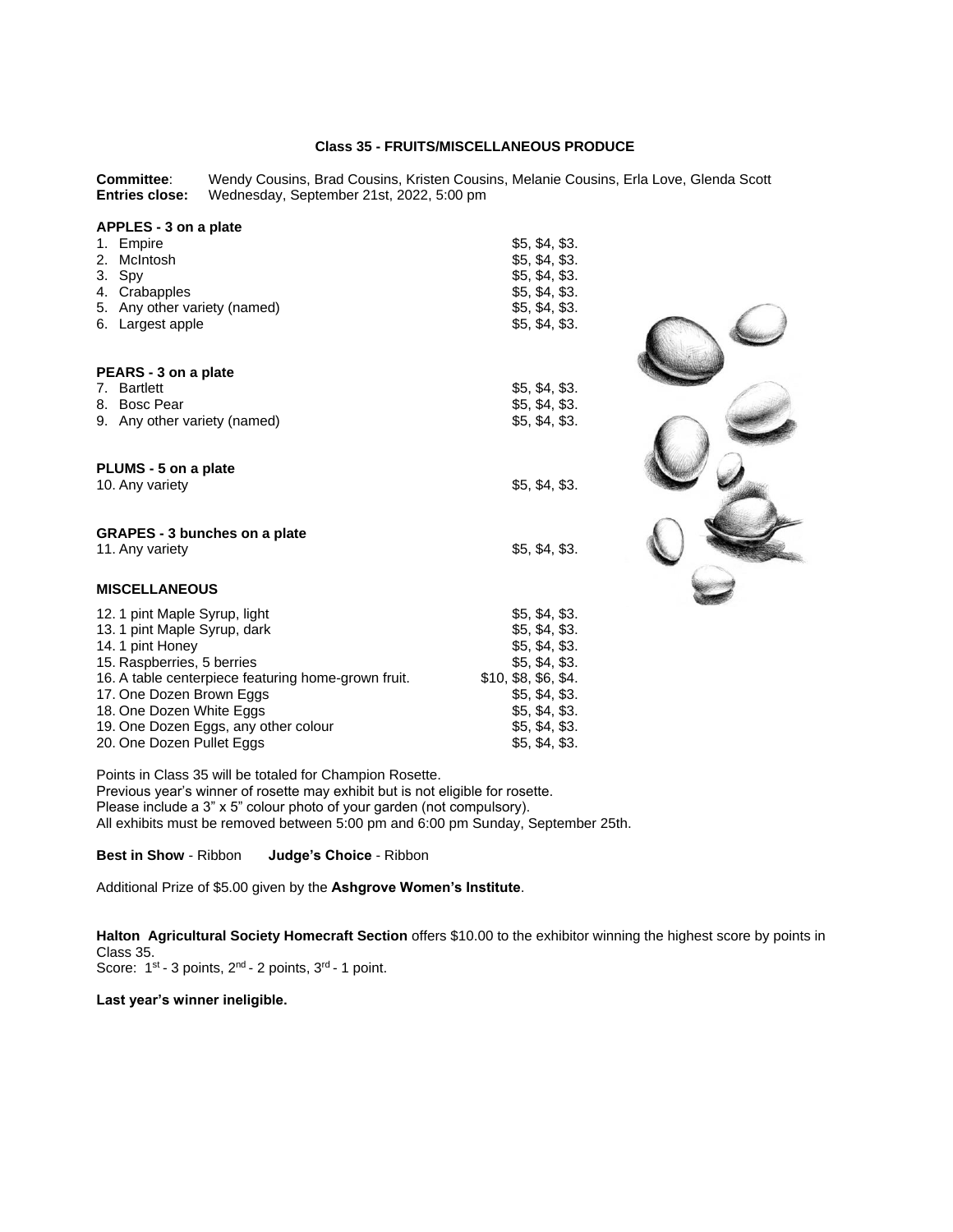### **12. OAAS Maple Syrup Canada Grade A -Amber, Special**

#### *District Competition (October 2022)*

- Maple syrup exhibits shall consist of two (2) curved Kent style glass bottles (D&G #505188 Syrup Bottle with Handle), or equivalent, of Maple Syrup, Canada Grade A - Amber, each having a capacity of 250 mL.
- Entries must be labeled on the BOTTOM.
- Each Agricultural Society is entitled to send their best of show to the district competition.

#### *Provincial Competition (February 2023)*

- Maple syrup exhibits shall consist of two (2) curved Kent style glass bottles (D&G #505188 Syrup Bottle with Handle), or equivalent, of Maple Syrup, Canada Grade A - Amber, each having a capacity of 250 mL.
- Entries must be labeled on the BOTTOM of the containers only with a supplied entry number or identifier. No other labels will be permitted.
- All maple syrup should have a flavour characteristic of its respective colour class and be free from any objectionable odour or taste. It is best to sample from the same lot before submitting your entries to the OAAS.
- Any maple syrup entry containing any form of foreign material will be disqualified from the competition.
- An approved maple syrup colorimeter will be used to assess the colour.
- Maple syrup will be judged using the standards published by the OAAS in Agriculture & Horticulture Judging Standards for Ontario Fairs.
- It is a condition of entry that all maple syrup products entered become property of the OAAS. 1st, 2nd, and 3rd place entries will be placed up for auction at the convention.
- Judging Standards 100 Total
	- o 30 Density
	- o 40 Flavour
	- o 20 Colour
	- o 10 Clarity